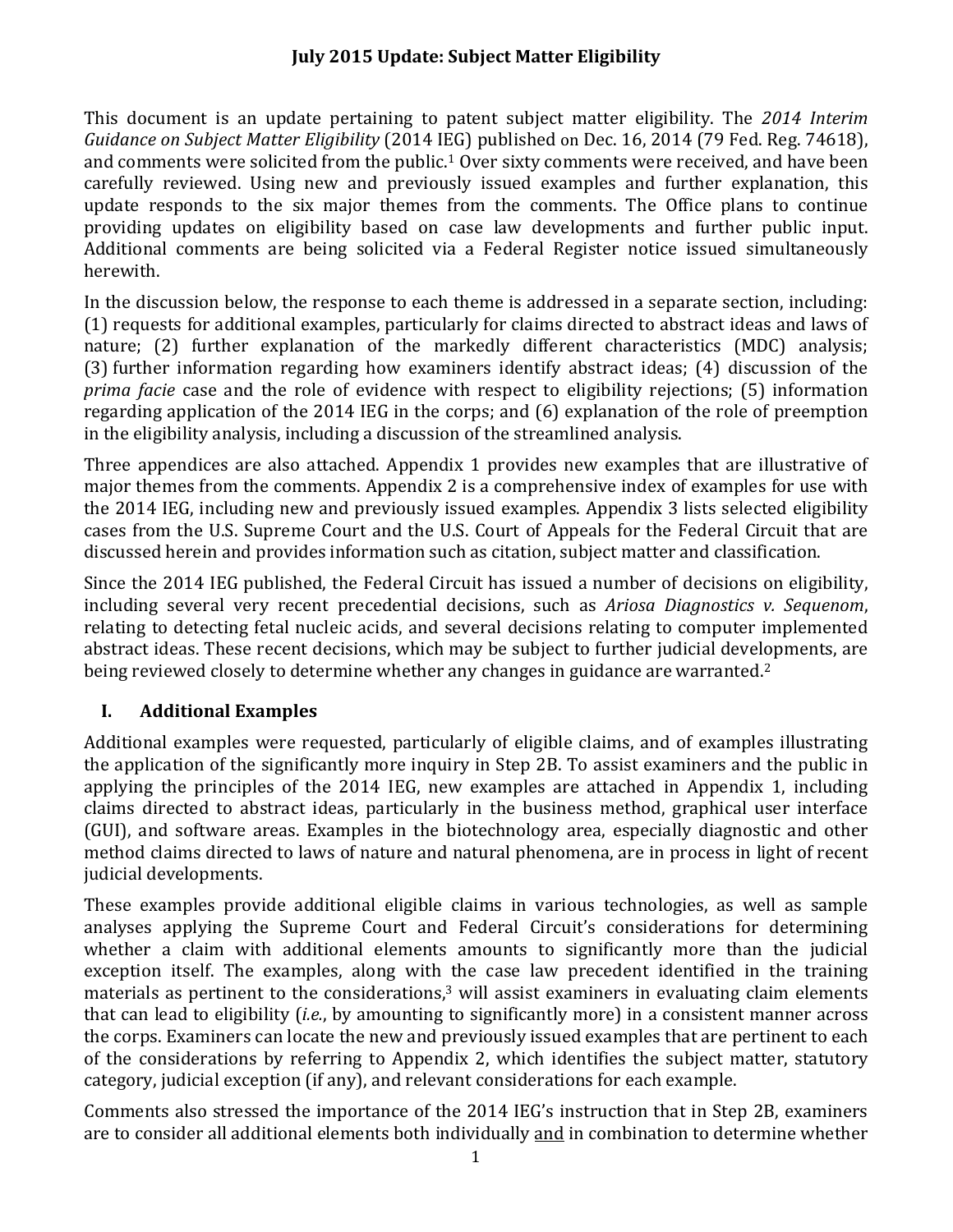the claim as a whole amounts to significantly more than an exception. It is agreed that this instruction is vital to ensuring the eligibility of many claims, because even if an element does not performing generic computer functions), it can still amount to significantly more when considered numerous examples. For instance, Examples 3 (AI-3: digital image processing), 4 (AI-4: global are able in combination to perform functions that are not generic computer functions and that amount to significantly more on its own (*e.g.*, because it is merely a generic computer component in combination with the other elements of the claim. The importance of considering the additional elements in combination was emphasized in examiner training (*see* Section V below), and in positioning system), 21 (transmission of stock quote data), and 25 (rubber manufacturing) illustrate how generic computer components that individually perform merely generic computer functions (*e.g.*, a CPU that performs mathematical calculations or a clock that produces time data) amount to significantly more.

## **II. Further Explanation Of The Markedly Different Characteristics Analysis**

alternatives, the MDC analysis will be retained in Step 2A, because that location provides three Additional explanation of the markedly different characteristics (MDC) analysis was requested, some comments suggested moving the MDC analysis from Step 2A to Step 2B, and some comments suggested retaining the MDC analysis in Step 2A. After full consideration of the proposed benefits to applicants: it allows many claims to qualify as eligible earlier in the analysis; it provides an additional pathway to eligibility for many claims directed to "product of nature" exceptions:<sup>4</sup> and it ensures consistent eligibility analyses across all technologies and claim types. These benefits, and the MDC analysis in general, are explained further in the following discussion.

Alice *Corp.* (also called the *Mayo* test) as Steps 2A and 2B of the eligibility analysis. Locating the (NBP-2: pomelo juice) claim 2, once it is determined that the recited nature-based product has MDC from what occurs in nature, the claim qualifies as eligible subject matter. This early eligibility mirrors how the claims in *Chakrabarty* and *Myriad* (with respect to cDNA) were held eligible after recited in the claims at issue.<sup>5</sup> If the MDC analysis was moved to Step 2B, however, then these Early Eligibility. The 2014 IEG implemented the Supreme Court's two-part framework set forth in MDC analysis in Step 2A allows many claims to qualify as eligible early in the analysis, *i.e.*, as soon as it is determined that no "product of nature" is recited in the claim. For instance, in Example 10 the Step 2A analysis, *i.e.*, after the Supreme Court determined that no "product of nature" was claims as well as every other claim reciting a nature-based product limitation would be subjected to the significantly more inquiry before they could be held eligible. Such lengthening of the eligibility inquiry is difficult to reconcile with the judicial precedent and would unnecessarily consume examination resources.

Additional Pathway To Eligibility. Locating the MDC analysis in Step 2A and the significantly more "product of nature" exceptions. As explained in the 2014 IEG and the training materials, claims that fail to immediately qualify as eligible in Step 2A because they are directed to judicial the claim as a whole amounts to significantly more. This is illustrated, *e.g.*, by Example 17 (NBP-9: cells) claim 5, which achieves eligibility in Step 2B because the addition of the pacemaker cells to the scaffold confines the claim to a particular useful application of the scaffold, and improves the technology of regenerative medicine by facilitating faster tissue regeneration than when pacemaker cells are implanted by themselves.<sup>6</sup> If the MDC analysis was moved to Step 2B as inquiry in Step 2B provides an additional pathway to eligibility for many claims directed to exceptions have a second chance at eligibility in Step 2B when they are evaluated to determine if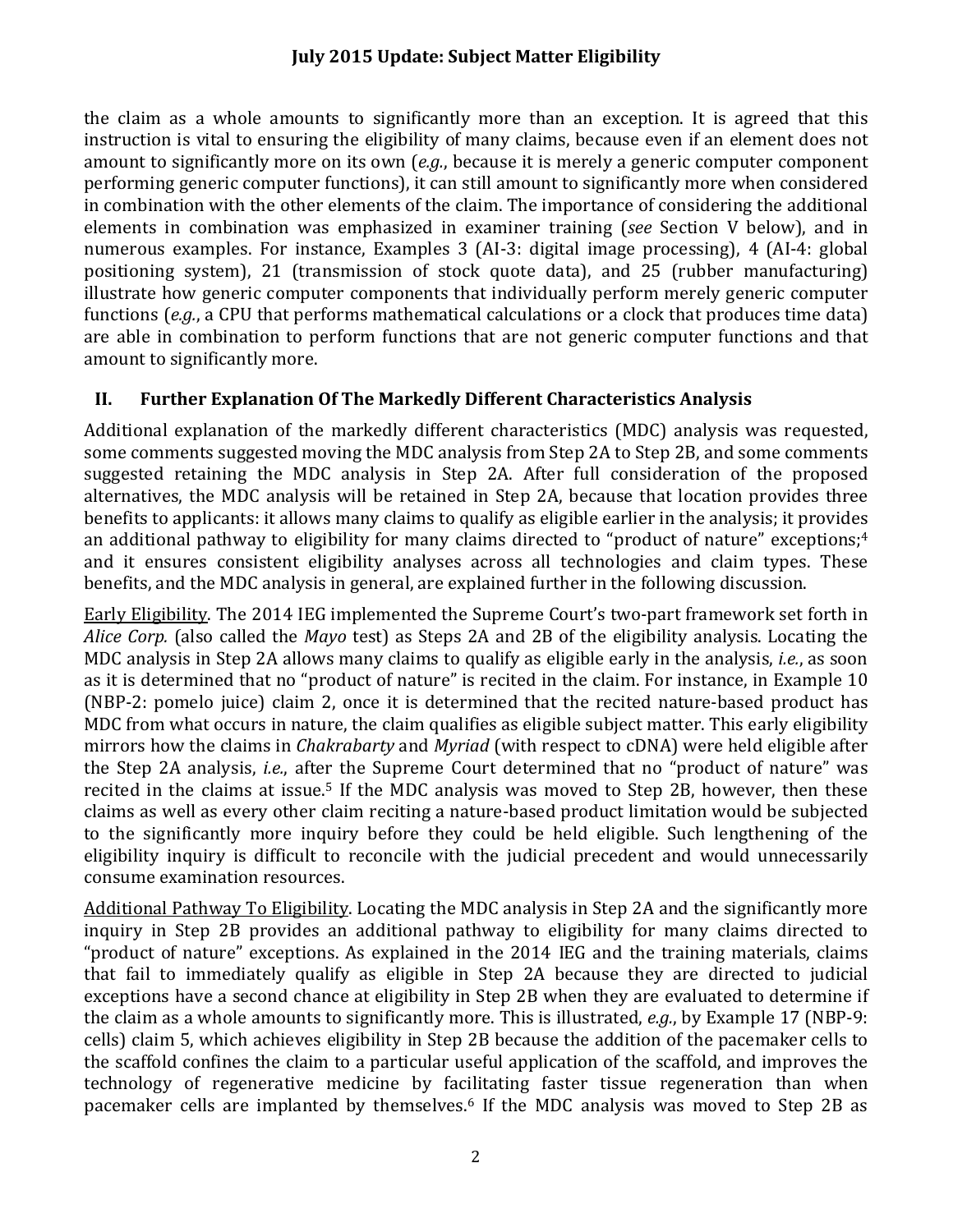suggested, however, then the conclusion for claim 5 might change because the Step 2B additional pathway to eligibility would no longer exist for claims directed to "product of nature" exceptions.

exceptions)<sup>7</sup> in Step 2A ensures that all claims are consistently analyzed for eligibility regardless of statutory category or the type of exception recited. As many examiners are faced with claims for eligibility because all exceptions are identified in the same manner (*i.e.*, in Step 2A), and consistency is illustrated in the examples, *e.g.*, by comparing the analysis for Example 10 (NBP-2: malicious code from electronic messages) claim 1. Although these two examples concern different that the claim is not directed to a judicial exception (*Step 2A: NO*), the claim qualifies as eligible Consistency. Placing the MDC analysis (which the courts have used to identify "product of nature" that contain different types of exceptions, this ensures a more uniform approach to examination examiners are not required to distinguish between exceptions which can prove to be difficult. This pomelo juice) claim 2 with the analysis for Example 1 (AI-1: method of isolating and removing statutory categories (composition of matter vs. process) and different judicial exceptions ("product of nature" vs. abstract idea), the overall analysis is the same, *i.e.*, once it is determined subject matter and the eligibility analysis ends.

# **III. Further Information on Identifying Abstract Ideas in Step 2A**

Additional guidance on identifying abstract ideas was requested in order to assist examiners in the other judicial exceptions, was created by the courts to protect the building blocks of ingenuity, scientific exploration, technological work, and the modern economy. Because the courts have to the body of case law precedent in order to identify abstract ideas by way of comparison to concepts already found to be abstract. Accordingly, the following discussion provides more judicial precedent, with the understanding that these associations are not mutually exclusive, *i.e.*, to guide examiners and ensure that a claimed concept is not identified as an abstract idea unless it clearly articulating grounds of rejection with respect to eligibility. The abstract idea exception, like declined to define abstract ideas, other than by example, the 2014 IEG instructs examiners to refer information about the types of concepts the courts have considered to be abstract ideas, by associating Supreme Court and Federal Circuit eligibility decisions with judicial descriptors (*e.g.*, "certain methods of organizing human activities") based on common characteristics. These associations define the judicial descriptors in a manner that stays within the confines of the some concepts may be associated with more than one judicial descriptor. This discussion is meant is similar to at least one concept that the courts have identified as an abstract idea.

and the isolated DNA in *Myriad* were all novel, but nonetheless were considered by the Supreme that lie beyond the domain of patent protection."<sup>8</sup> The Supreme Court's cited rationale for up' the use of such tools and thereby 'inhibit future innovation premised upon them."<sup>9</sup> The When identifying abstract ideas, examiners should keep in mind that judicial exceptions need not be old or long-prevalent, and that even newly discovered judicial exceptions are still exceptions, despite their novelty. For example, the mathematical formula in *Flook*, the laws of nature in *Mayo*, Court to be judicial exceptions because they were "'basic tools of scientific and technological work' considering even "just discovered" judicial exceptions as exceptions stems from the concern that "without this exception, there would be considerable danger that the grant of patents would 'tie Federal Circuit has also applied this principle, for example, when holding the concept of using advertising as an exchange or currency abstract in *Ultramercial*, despite the patentee's arguments that the concept was "new". $10$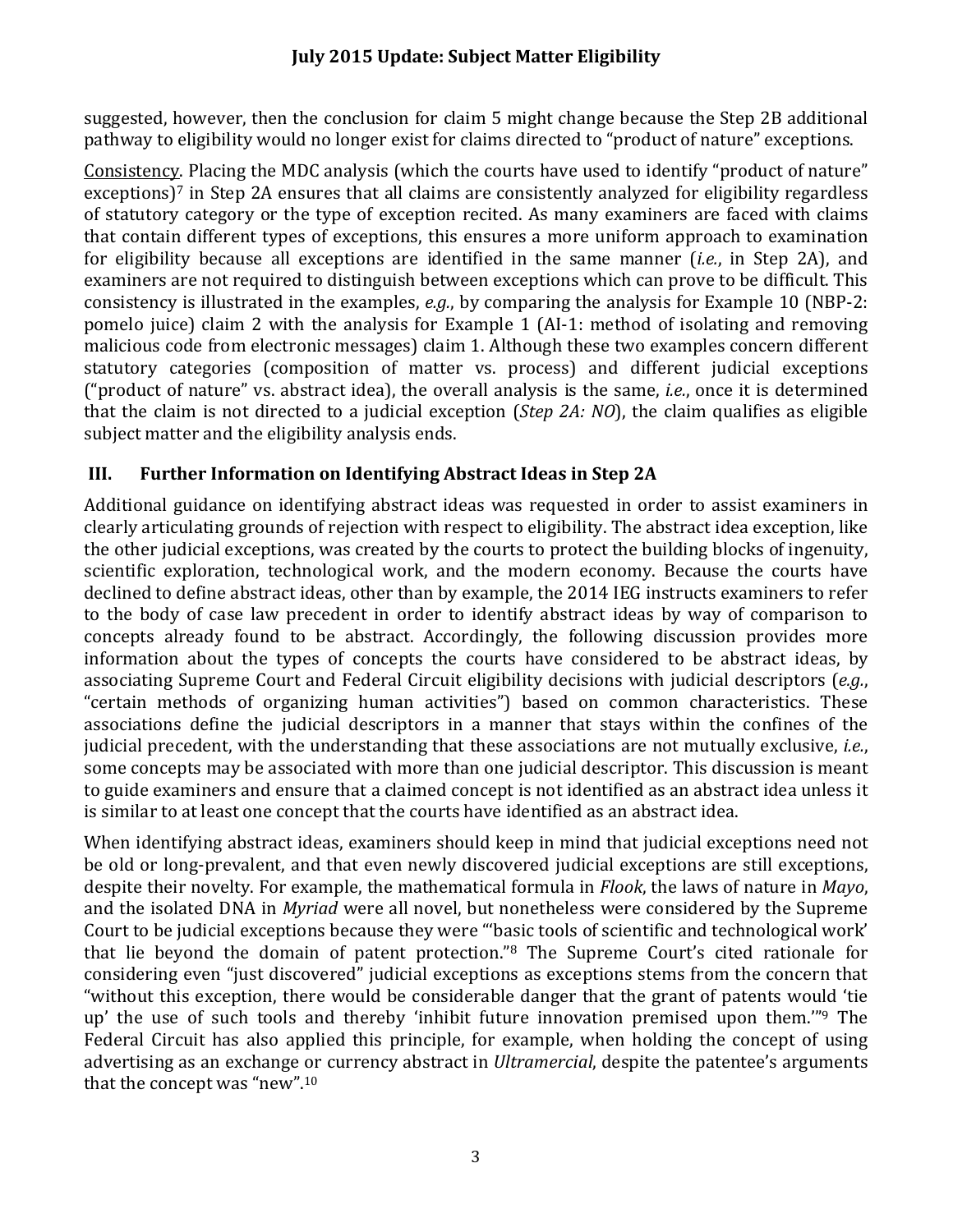#### A. "Fundamental economic practices"

The phrase "fundamental economic practices" is used to describe concepts relating to the obligations, and business relations. The term "fundamental" is used in the sense of being foundational or basic, and not in the sense of necessarily being "old" or "well-known." As shown economy and commerce, such as agreements between people in the form of contracts, legal below, these concepts have common characteristics.

- At least two cases have found concepts relating to agreements between people or performance of financial transactions abstract, such as creating a contractual relationship (*buySAFE*), and hedging (*Bilski*).
- At least two cases have found concepts relating to mitigating risks abstract, such as hedging (*Bilski*), and mitigating settlement risk (*Alice Corp.*).
	- B. "Certain Methods of Organizing Human Activity"

advertising, marketing, and sales activities or behaviors; and managing human mental activity. examiners that (1) not all methods of organizing human activity are abstract ideas, and (2) this category description is not meant to cover human operation of machines. Like the other The phrase "certain methods of organizing human activity" is used to describe concepts relating to interpersonal and intrapersonal activities, such as managing relationships or transactions between people, social activities, and human behavior; satisfying or avoiding a legal obligation; The 2014 IEG uses the term "certain" to qualify this category description, in order to remind categories, some methods of organizing human activities can also be economic practices or "ideas." For example, the concept of hedging claimed in *Bilski* was described by the Supreme Court as both a method of organizing human activity and a fundamental economic practice. As shown below, these concepts have common characteristics.

- Several cases have found concepts relating to managing relationships or transactions allowing players to purchase additional objects during a game (*Gametek*), and generating between people abstract, such as creating a contractual relationship (*buySAFE*), hedging (*Bilski*), mitigating settlement risk (*Alice Corp.*), processing loan information (*Dealertrack*), managing an insurance policy (*Bancorp*), managing a game of Bingo (*Planet Bingo*), rule-based tasks for processing an insurance claim (*Accenture*).<sup>11</sup>
- abstract, such as tax‐free investing (*Fort Properties*) or arbitration (*In re Comiskey*). • At least two cases have found concepts relating to satisfying or avoiding a legal obligation
- Several cases have found concepts relating to advertising, marketing and sales activities or structuring a sales force or marketing company (*In re Ferguson*), using an algorithm for determining the optimal number of visits by a business representative to a client (*In re Maucorps*), allowing players to purchase additional objects during a game (*Gametek*), and behaviors abstract, such as using advertising as an exchange or currency (*Ultramercial*), computing a price for the sale of a fixed income asset and generating a financial analysis output (*Freddie Mac*).
- as a mental process that a neurologist should follow when testing a patient for nervous  system malfunctions (*In re Meyer*), and meal planning (*DietGoal*). • At least two cases have found concepts relating to managing human behavior abstract, such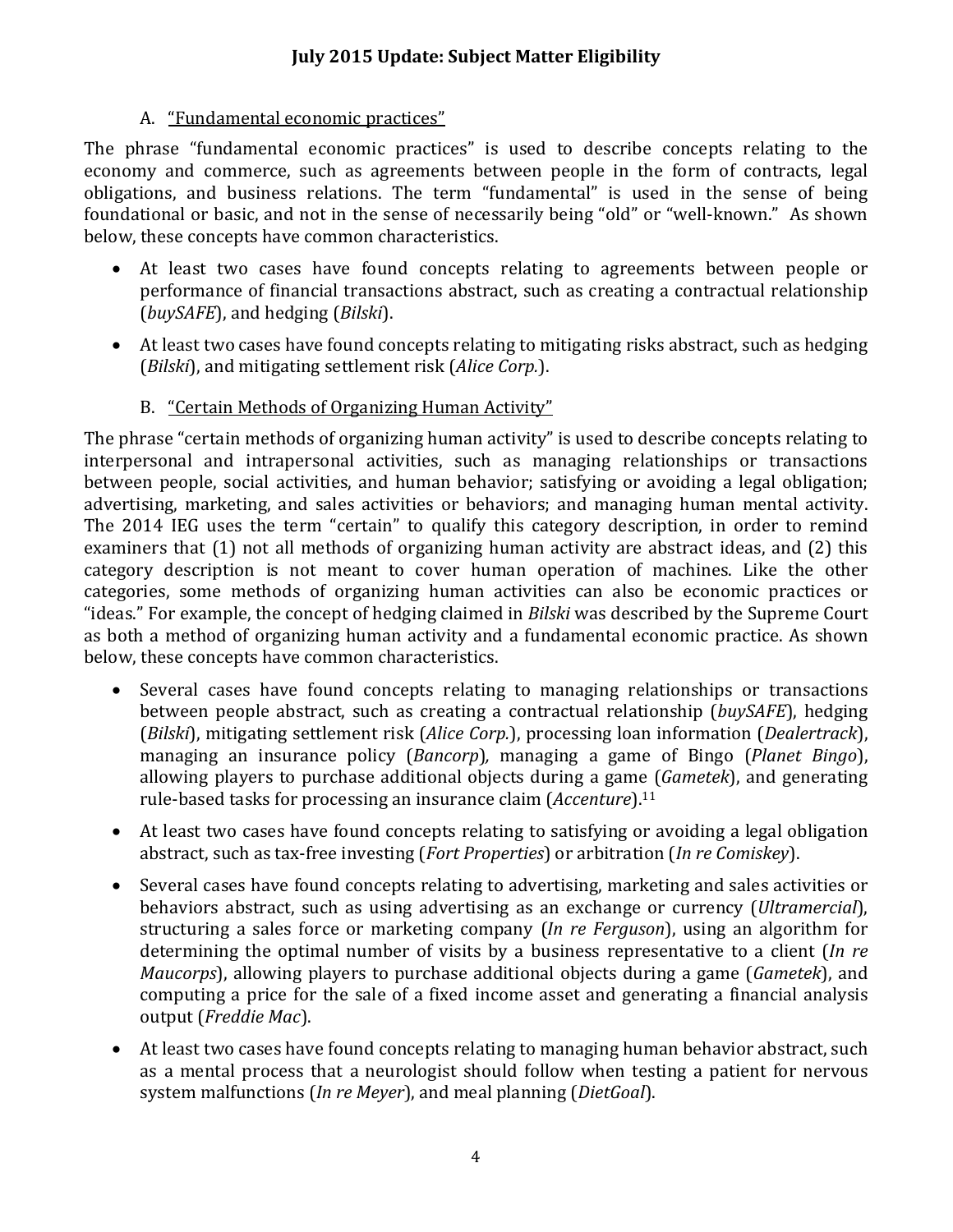#### C. "An Idea 'Of Itself'"

concept, plan or scheme, as well as a mental process (thinking) that "can be performed in the within other categories. For example, in *Ultramercial*, the steps of displaying an advertisement in The phrase "an idea 'of itself," is used to describe an idea standing alone such as an uninstantiated human mind, or by a human using a pen and paper."<sup>12</sup> Some concepts that are "ideas" can also fall exchange for access to copyrighted media was called an "idea", but could also be considered organizing human activity because the claim describes advertising. As shown below, these concepts have common characteristics.

- performed mentally abstract, such as comparing information regarding a sample or test information (*Classen*), comparing data to determine a risk level (*Perkin-Elmer*), diagnosing an abnormal condition by performing clinical tests and thinking about the results (*In re* Several cases have found concepts relating to processes of comparing data that can be subject to a control or target data (*Ambry*, *Myriad CAFC*), collecting and comparing known *Grams*),<sup>13</sup> obtaining and comparing intangible data (*Cybersource*), and comparing new and stored information and using rules to identify options (*SmartGene*).
- information through mathematical correlations (*Digitech*). Several cases have found concepts relating to processes of organizing information that can be performed mentally abstract, such as using categories to organize, store and transmit information (*Cyberfone*), data recognition and storage (*Content Extraction*), and organizing
- At least one case has found the steps of displaying an advertisement in exchange for access to copyrighted media to be "an idea, having no particular concrete or tangible form" (*Ultramercial*).

### D. "Mathematical relationships/formulas"

The phrase "mathematical relationships/formulas" is used to describe mathematical concepts such as mathematical algorithms, mathematical relationships, mathematical formulas, and calculations. As shown below, these concepts have common characteristics. It is also noted that the courts have described some mathematical concepts as laws of nature.

- At least five cases have found concepts relating to a mathematical relationship or formula abstract, for example an algorithm for converting binary coded decimal to pure binary (*Benson*), a formula for computing an alarm limit (*Flook*), a formula describing certain electromagnetic standing wave phenomena (*Mackay Radio*), the Arrhenius equation (*Diehr*), and a mathematical formula for hedging (*Bilski*).
- Several cases have found concepts relating to performing mathematical calculations  optimal number of visits by a business representative to a client (*In re Maucorps*), an  algorithm for calculating parameters indicating an abnormal condition (*In re Grams*),  (*In re Abele*). abstract, such as managing a stable value protected life insurance policy by performing calculations and manipulating the results (*Bancorp*), reducing the amount of calculations in known and established computations (*FuzzySharp*), an algorithm for determining the computing a price for the sale of a fixed income asset and generating a financial analysis output (*Freddie Mac*), and calculating the difference between local and average data values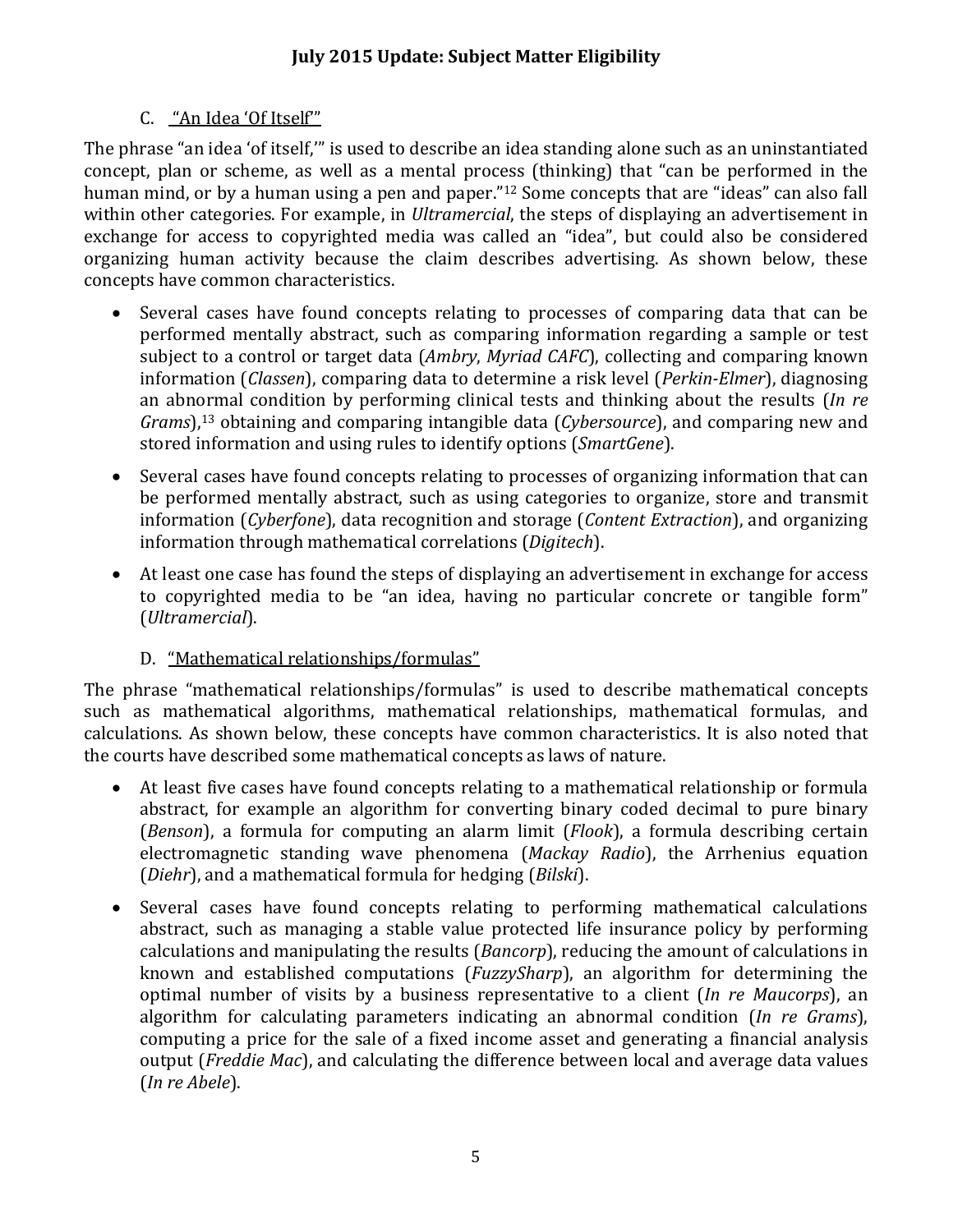### **IV. Requirements Of A** *Prima Facie* **Case**

Concern was expressed about examiners satisfying the proper burden for a *prima facie* case when *prima facie* case, in order to guide examiners in satisfying their burden and ensuring that they reject on eligibility grounds only where appropriate. Examiner training (see Section V below) also emphasized that performing a thorough analysis and writing a clear rejection is a critical part of satisfying the examiner's burden. This discussion is meant to help examiners and applicants making an eligibility rejection. Accordingly, the following discussion clarifies the requirements of a understand when a proper *prima facie* case has been made, so there is no doubt as to whether examiners have met their burden.

The concept of the *prima facie* case is a procedural tool of patent examination, which allocates the in the claim and why it is considered an exception, and that identifies the additional elements in Examples 5-8. Once the examiner has satisfied her initial burden, the burden then shifts to the burdens going forward between the examiner and applicant. In particular, the initial burden is on the examiner to explain why a claim or claims are unpatentable clearly and specifically, so that applicant has sufficient notice and is able to effectively respond.<sup>14</sup> For subject matter eligibility, the examiner's burden is met by clearly articulating the reason(s) why the claimed invention is not eligible, for example by providing a reasoned rationale that identifies the judicial exception recited the claim (if any) and explains why they do not amount to significantly more than the exception.<sup>15</sup> This rationale may rely, where appropriate, on the knowledge generally available to those in the art, on the case law precedent, on applicant's own disclosure, or on evidence. Sample rejections satisfying this burden are found in the training materials, particularly the worksheets for applicant. 

whether an exception such as an abstract idea is being claimed) to be a question of law.<sup>16</sup> Accordingly, courts do not rely on evidence that a claimed concept is a judicial exception, and in most cases resolve the ultimate legal conclusion on eligibility without making any factual findings. The courts consider the determination of whether a claim is eligible (which involves identifying For example:

- *Alice Corp., Myriad, Mayo, Bilski, Diehr*, *Flook* and *Benson* relied solely on comparisons to concepts found to be exceptions in past decisions when identifying judicial exceptions.
	- o In *Bilski*, when affirming the Office's eligibility rejection (which was not supported by evidence), the Supreme Court cited several documents describing "hedging" (a modern day textbooks (that were not prior art) cited as examples that "hedging" is "a fundamental economic practice long prevalent in our system of commerce and high level description of the detailed concept in the claim). The documents were taught in any introductory finance class." $17$  These documents cannot be evidence, however, because the Supreme Court is an appellate court limited to review of the record created below, *i.e.*, by the Office's rejection.<sup>18</sup>
	- evidence). In *Alice Corp.*, the documents were textbooks and an article (only one of o *Alice Corp.* followed a similar approach to *Bilski*, when affirming the Federal Circuit's *en banc* judgment that the claims were ineligible (which was not supported by which qualified as prior art) cited as examples that using a third-party intermediary is a building block of the modern economy.<sup>19</sup>
- Alice Corp., Bilski, Diehr, Flook and Benson did not cite any evidence in support of the significantly more inquiry, even where additional elements were identified as well-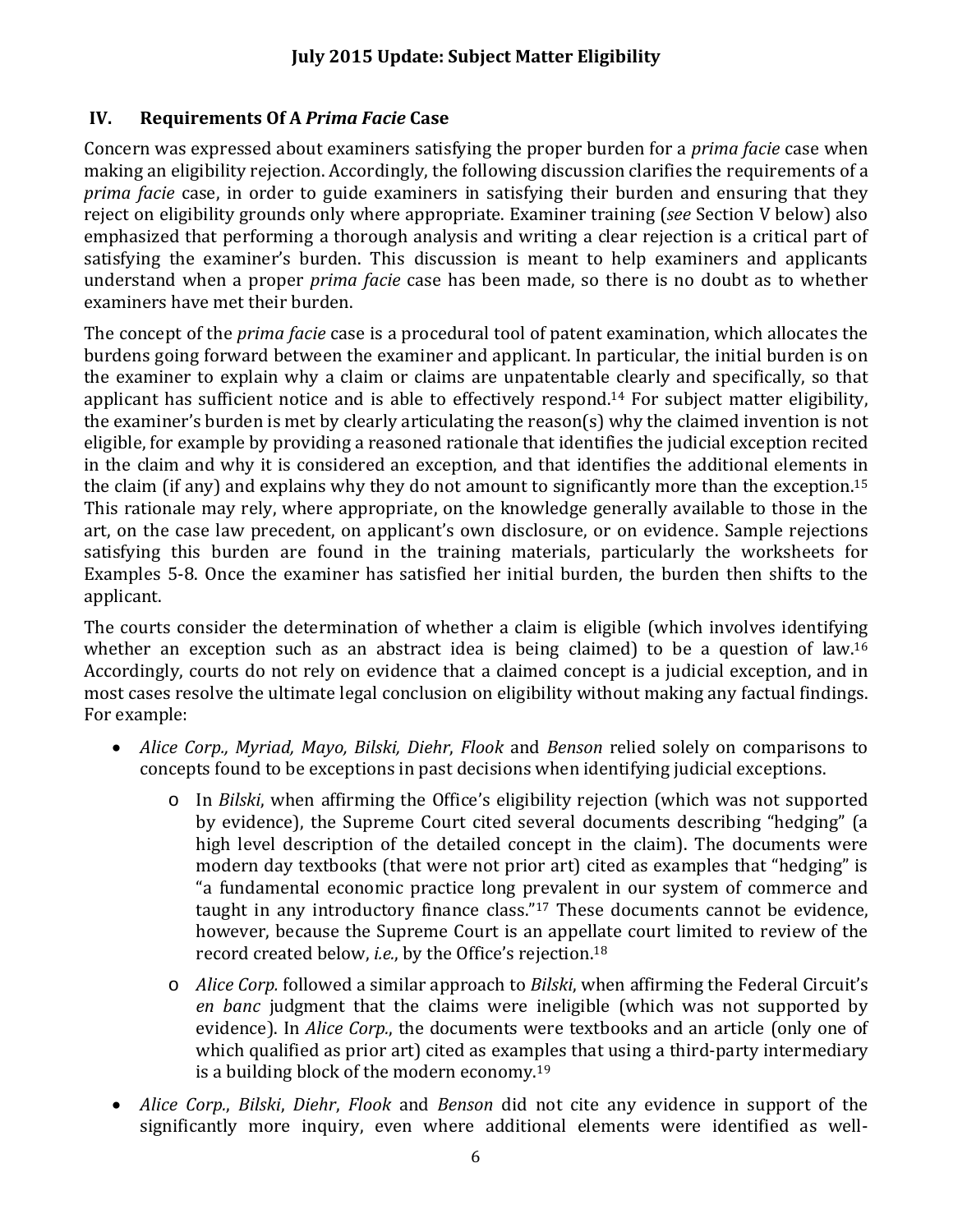understood, routine and conventional in the art. *Mayo* did not cite any evidence in support of identifving additional elements as mere field-of-use or data gathering steps, but did cite the patent's specification when identifying other limitations as well-understood, routine and conventional.

comparing claimed concepts to prior court decisions to identify a law of nature, a natural phenomenon, or an abstract idea for Step 2A. For Step 2B, examiners should rely on what the The 2014 IEG follows the analysis used by the Supreme Court and the Federal Circuit by courts have recognized, or those in the art would recognize, as elements that are well-understood, routine and conventional. For example, the courts have recognized the following computer functions to be well-understood, routine, and conventional functions when they are claimed in a merely generic manner:

- performing repetitive calculations, $20$
- receiving, processing, and storing data, $21$
- electronically scanning or extracting data from a physical document, $22$
- electronic recordkeeping, $23$
- $\bullet$  automating mental tasks,  $24$  and
- receiving or transmitting data over a network, *e.g.*, using the Internet to gather data.<sup>25</sup>

conventional, or that a claim reciting a generic computer component performing a generic computer function is necessarily ineligible. Courts have held computer-implemented processes not to be significantly more than an abstract idea (and thus ineligible) where the claim as a whole amounts to nothing more than generic computer functions merely used to implement an abstract idea, such as an idea that could be done by a human analog (*i.e.*, by hand or by merely thinking). eligible), where generic computer components are able in combination to perform functions that This listing is not meant to imply that all computer functions are well-understood, routine and This is illustrated, *e.g.*, by Examples 7 (AI-7: e-commerce with transaction performance guaranty), 22 (GUI for meal planning), and 24 (updating alarm limits). In contrast, courts have held computer-implemented processes to be significantly more than an abstract idea (and thus are not merely generic. This is illustrated in, *e.g.*, Examples 3 (AI-3: digital image processing), 23 (GUI for relocating obscured textual information), and 25 (rubber manufacturing).

Courts have not identified a situation in which evidence was required to support a finding that the matter appropriate for judicial notice. As such, a rejection should only be made if an examiner additional elements do not amount to significantly more (*Step 2B: NO*). If the elements or functions additional elements were well-understood, routine or conventional, but rather treat the issue as a relying on his or her expertise in the art can readily conclude in the Step 2B inquiry that the are beyond those recognized in the art or by the courts as being well-understood, routine or conventional, then the elements or functions will in most cases amount to significantly more (*Step 2B: YES*).

#### **V. Application Of The 2014 IEG In The Patent Examining Corps**

suggestions were made as to the need for examiner training. The Office has already taken steps to enhance examiners' understanding of the eligibility guidance, and will continue to work with examiners as part of its ongoing efforts to enhance patent quality. The following discussion notes Concern was expressed about application of the 2014 IEG in the patent examining corps, and efforts that have been made so far to provide examiners with appropriate guidance and training on the application of the 2014 IEG. It is also noted that many comments were received prior to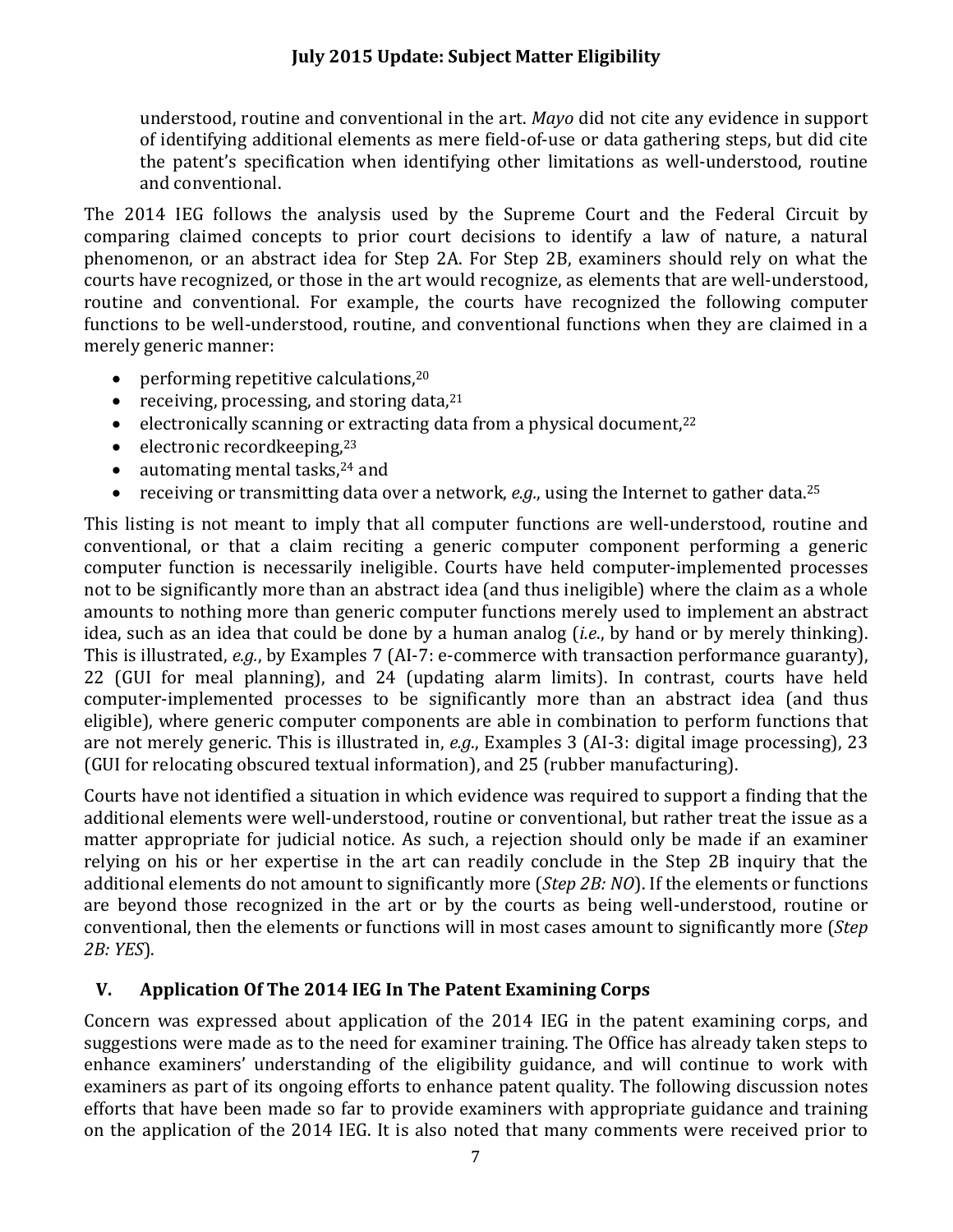completion of the first phase of eligibility training, and thus likely reflect rejections made prior to the issuance of the 2014 IEG and the examiner training.

  Guidance Materials. The Office's eligibility guidance includes: the 2014 IEG; the *2014 Interim Eligibility Guidance Quick Reference Sheet* (issued December 16, 2014), which is intended as a *Examples: Abstract Ideas* (issued on January 27, 2015); and the examples contained in Appendix 1 to illustrate the proper application of the eligibility analysis to a variety of claims in multiple reference guide to the 2014 IEG; *Examples: Nature-Based Products* (issued December 16, 2014); to this update. To assist examiners in understanding the principles discussed in the 2014 IEG and illustrated in the examples, Appendix 2 hereto is a comprehensive index of the examples, and Appendix 3 hereto provides a listing of eligibility case law precedent. The examples are intended technologies, and to guide examiners in evaluating eligibility in a consistent manner across the corps. 

Training. The examining corps was trained on the 2014 IEG in January – February 2015, on the  *Examples: Nature‐Based Products* in February – March 2015, and on the *Examples: Abstract Ideas* in April – May 2015. Training was conducted in a variety of modalities, including instructor-led for use in the workshop training, and are available for optional use by examiners to walk through the worksheets can be used to guide the analysis, and also provide examples of rejections that satisfy the *prima facie* burden of clearly articulating the reason(s) why a claimed invention is not training, group discussion, and in workshop format. The training materials including video lectures, slides, and worksheets are posted on the Office website. The worksheets were designed the eligibility analysis of other claims. Sample "answer keys" for Examples 1-8 demonstrate how eligible.

# **VI. The Role Of Preemption, And The Streamlined Analysis**

set forth in Steps 2A and 2B will be retained, since it already incorporates many aspects of preemption at a level that is consistent with the case law precedent. Further, as suggested by many comments, the streamlined analysis will be retained, because it provides an important Clarification was requested about the role of preemption in the eligibility analysis, and suggestions were made as to where examiners should consider preemption, including in the streamlined analysis. After full consideration of the proposed alternatives, the current analysis as benefit to applicants and examiners by permitting claims whose eligibility is self-evident to qualify as eligible without performing a full eligibility analysis.

comparable risk of pre-emption, and therefore remain eligible".<sup>28</sup> It should be kept in mind, does not guarantee that a claim is eligible.<sup>29</sup> This principle is illustrated, *e.g.*, by Example 8 (AI-8: The 2014 IEG Already Incorporates Preemption Where Appropriate. The Supreme Court has described the concern driving the judicial exceptions as preemption, $26$  however, the courts do not use preemption as a stand-alone test for eligibility.<sup>27</sup> Instead, questions of preemption are inherent in the two-part framework from *Alice Corp.* and *Mayo* (incorporated in the 2014 IEG as Steps 2A and 2B), and are resolved by using this framework to distinguish between preemptive claims, and "those that integrate the building blocks into something more...the latter pose no however, that while a preemptive claim may be ineligible, the absence of complete preemption distribution of products over the Internet).

that others cannot practice it."<sup>30</sup> The use of "tie up" refers to the results of Steps 2A and 2B, and is Streamlined Analysis. For the convenience of examiners, the 2014 IEG presented a streamlined analysis that is available for claims that "clearly do not seek to tie up any judicial exception such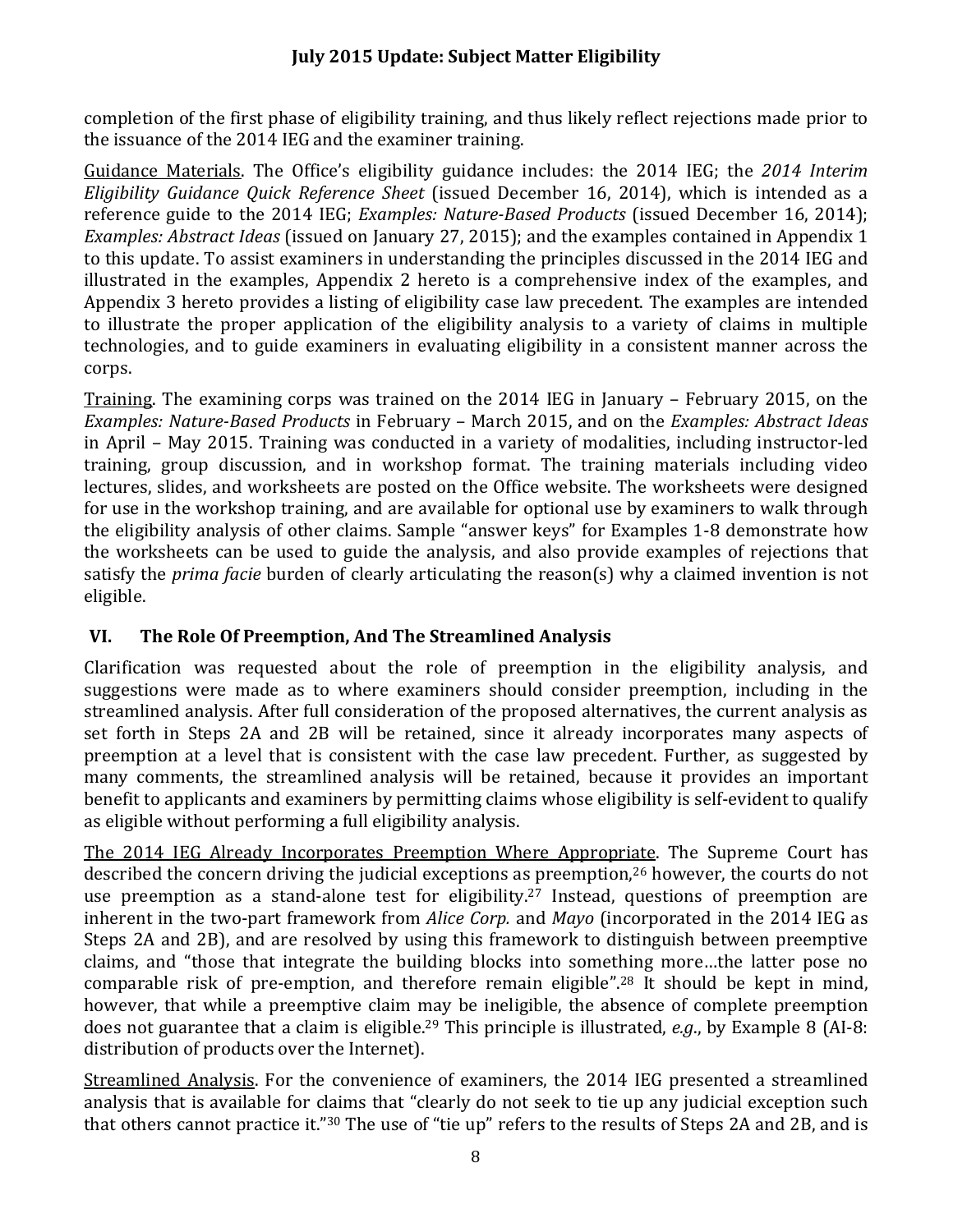avoiding the results that would occur if a claim were to undergo the full eligibility analysis. In fact, the results of the streamlined analysis will always be the same as the full analysis, in that a claim that qualifies as eligible after Step 2A or Step 2B of the full analysis would also be eligible if the the claims in new Example 25 (rubber manufacturing), the end result of eligibility would be the same. A claim that does not qualify as eligible after Step  $2B^{31}$  of the full analysis would not be also noted that because the result of employing the streamlined analysis is a conclusion that the claim is eligible, there will be no rejection of the claim on eligibility grounds, and thus the examiner will not need to indicate which analysis was used to reach the eligibility conclusion. the full analysis, with Examples 26 (internal combustion engine) and 27 (system software – BIOS), which illustrate how a hypothetical examiner would determine that the exemplary claims qualify as eligible under the streamlined analysis. In practice, the record may reflect the conclusion of not meant to imply that the streamlined analysis is either a preemption test or a means of streamlined analysis were applied to that claim. *E.g.*, if the streamlined analysis were applied to suitable for the streamlined analysis, because the claim lacks self-evident eligibility. Thus, *e.g.*, the streamlined analysis is not available for the claim in new Example 24 (updating alarm limits). It is *Compare, e.g.,* Example 25 (rubber manufacturing), which illustrates how a hypothetical examiner would determine that the exemplary rubber manufacturing claims qualify as eligible in Step 2B of eligibility simply by the absence of an eligibility rejection or may include clarifying remarks, when appropriate. 

 $1$  The current guidance documents on subject matter eligibility, including the 2014 IEG and the example sets, all examiner training materials to date, and the public comments, are available on USPTO.GOV at the 2014 Interim  *Guidance on Subject Matter Eligibility* webpage. 

 Because they are so recent, it not yet certain whether *Versata*, *Intellectual Ventures*, *Webb*, *Internet Patents*, *Sequenom*, and *OIP* Tech. will be subject to further judicial developments such as rehearing by the Federal Circuit and/or certiorari to the Supreme Court. In addition, a petition for certiorari in *Content Extraction* is currently pending at the Supreme Court. All citations for the cases in this Update appear in Appendix 3. <sup>2</sup> Federal Circuit decisions since publication of the 2014 IEG include *Versata*, *Intellectual Ventures*, *Webb*, *Internet Patents*, *Sequenom*, *OIP Tech*., *Freddie Mac*, *Dietgoal*, *Gametek*, *Fuzzysharp*, *Content Extraction*, and *Ambry Genetics*. 

<sup>&</sup>lt;sup>3</sup> See, e.g., Computer Based Training at discussion of slides 21 and 22 (discussing case law precedent relating to each consideration). Note that a full transcript of the Computer Based Training is available by selecting the "notes" tab while viewing the video presentation.

<sup>&</sup>lt;sup>4</sup> The courts consider "products of nature" to be exceptions because they tie up the use of naturally occurring things,  but have labeled "products of nature" as both laws of nature and natural phenomena. *See Association for Molecular Pathology v. Myriad Genetics, Inc.*, 569 U.S. \_, 133 S. Ct. 2107, 2111 (2013). Step 2A of the flowchart uses the terms "law of nature" and "natural phenomenon" as inclusive of "products of nature".

<sup>&</sup>lt;sup>5</sup> Neither *Chakrabarty* nor *Myriad* applied the significantly more inquiry to the claims before holding them eligible. Although the omission of the Step 2B inquiry could be interpreted as due to the fact that none of the claims at issue recited anything other than the nature‐based product limitations, it can also be interpreted as deeming the significantly more inquiry irrelevant to claims that do not recite a judicial exception. The 2014 IEG follows the latter interpretation, and its placement of the MDC analysis in Step 2A ensures the achievement of eligibility results consistent with the judicial precedent, *i.e.*, that claims similar to those considered in *Chakrabarty* and *Myriad* will also be held eligible without proceeding to Step 2B for consideration of significantly more.

 $6$  The provision of this additional pathway ensures that claims directed to "products of nature" obtain the same second chance at eligibility in Step 2B that is afforded to claims directed to other judicial exceptions. *Compare, e.g.*, Example 17 (NBP-9: cells) claim 5, which is directed to a "product of nature" with new Example 25 (rubber manufacturing)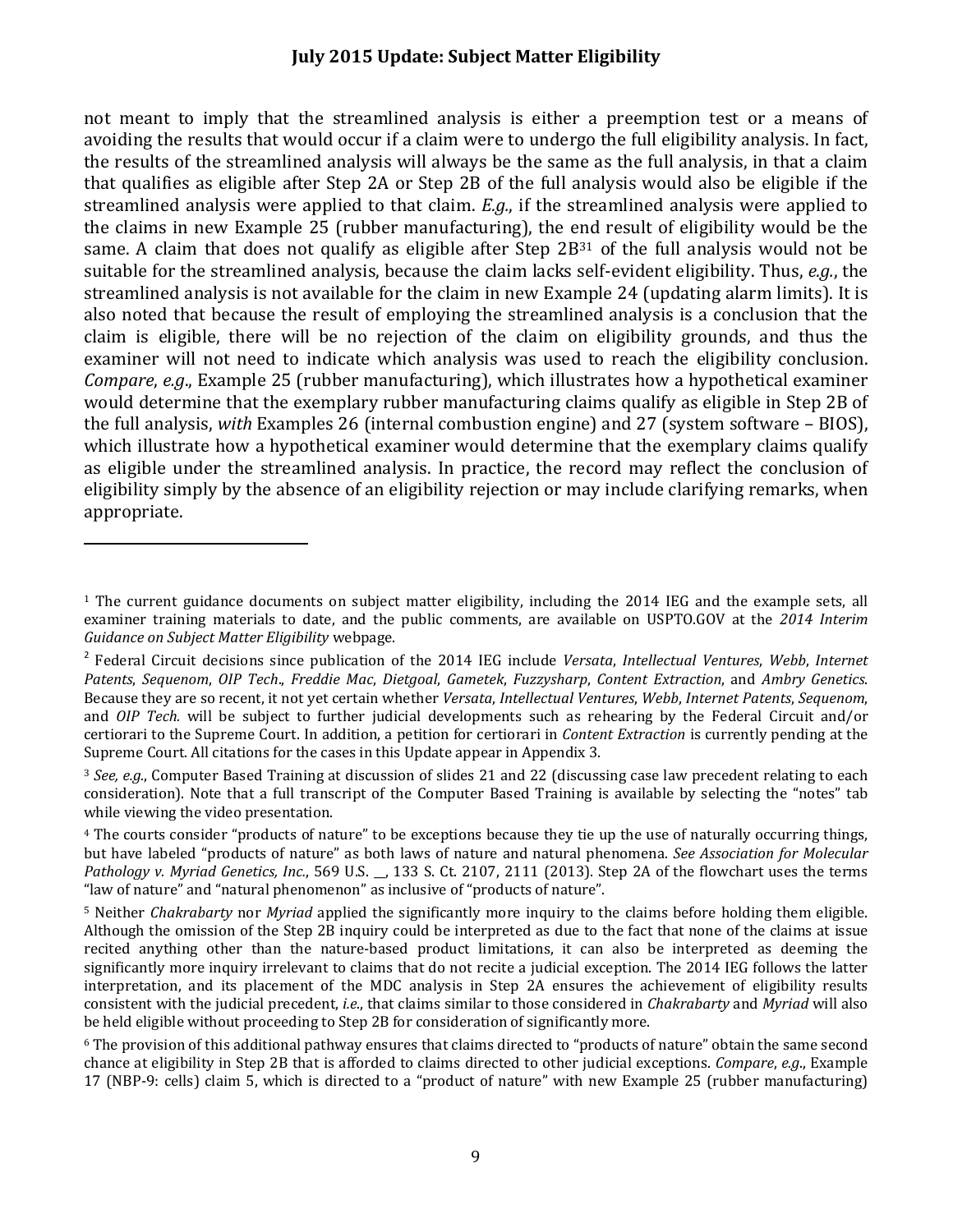claims 1 and 2, which are directed to an abstract idea. In both examples, the claims achieve eligibility via Step 2B because the additional elements amount to significantly more than the recited exception.

<u> 1989 - Andrea Santa Andrea Andrea Andrea Andrea Andrea Andrea Andrea Andrea Andrea Andrea Andrea Andrea Andr</u>

<sup>7</sup> For example, *Chakrabarty* relied on a comparison of the claimed bacterium to naturally occurring bacteria when determining that the claimed bacterium was not a "product of nature" because it had "markedly different  characteristics from any found in nature". *Diamond v. Chakrabarty*, 447 U.S. 303, 310 (1980). Similarly, *Roslin* relied on a comparison of the claimed sheep to naturally occurring sheep when determining that the claimed sheep was a "product of nature" because it "does not possess 'markedly different characteristics from any [farm animals] found in  nature.'" *In re Roslin Institute (Edinburgh)*, 750 F.3d 1333, 1337 (Fed. Cir. 2014), quoting *Chakrabarty*, 447 U.S. at 310 (alterations in original).

 <sup>8</sup> *Parker v. Flook*, 437 U.S. 584, 591‐92 (1978); and *Myriad Genetics*, 133 S. Ct. at 2116, quoting *Mayo Collaborative Svcs. v. Prometheus Labs*., 566 U.S. \_\_, 132 S. Ct. 1289, 1293 (2012). 

<sup>9</sup> *Myriad*, 133 S. Ct. at 2116, quoting *Mayo*, 132 S. Ct. at 1293. *See also Myriad*, 133 S. Ct. at 2217 ("Groundbreaking, innovative, or even brilliant discovery does not by itself satisfy the §101 inquiry.").

<sup>10</sup> *Ultramercial, Inc. v. Hulu, LLC,* 772 F.3d 709, 714-15 (Fed. Cir. 2014) ("According to Ultramercial, abstract ideas remain patent-eligible under  $\S 101$  as long as they are new ideas, not previously well known, and not routine activity. ... But here, the '545 claims are indeed directed to an abstract idea, which is, as the district court found, a method of using advertising as an exchange or currency. We do not agree with Ultramercial that the addition of merely novel or non-routine components to the claimed idea necessarily turns an abstraction into something concrete. In any event, any novelty in implementation of the idea is a factor to be considered only in the second step of the *Alice* analysis.").

<sup>11</sup> See Content Extraction and Transmission LLC v. Wells Fargo Bank, N.A., 776 F.3d 1343, 1358-59 (Fed. Cir. 2014) (describing the abstract ideas in *buySAFE*, *Accenture*, *Bancorp*, and *Dealertrack*).

<sup>12</sup> *Cybersource Corp. v. Retail Decisions, Inc.*, 654 F.3d 1366, 1372 (Fed. Cir. 2011). As the Federal Circuit explained, "methods which can be performed mentally, or which are the equivalent of human mental work, are unpatentable abstract ideas--the 'basic tools of scientific and technological work' that are open to all." *Id.* at 1371, citing *Gottschalk v. Benson,* 409 U.S. 63 (1972). 

<sup>13</sup> *See Cybersource*, 654 F.3d at 1372 n.2 (describing the abstract idea in *Grams*).

 <sup>14</sup> *Hyatt v. Dudas*, 492 F.3d 1365, 1369‐70 (Fed. Cir. 2007); *see also* 35 U.S.C. § 132; MPEP 2106(III). 

<sup>15</sup> *See* MPEP 707.07(d), which explains that the burden is on the Office to establish a *prima facie* case by clearly articulating the reasoning behind a rejection, and MPEP 2106(III), explaining that after the examiner has identified and explained in the record the reasons why a claim is ineligible, then the burden shifts to the applicant to either amend the claim or make a showing of why the claim is eligible for patent protection.

 <sup>16</sup> *See, e.g*., *Roslin*, 750 F.3d at 1335; *Accenture Global Services, GmbH v. Guidewire Software*, 728 F.3d 1336, 1340‐41  (Fed. Cir. 2013); *Fort Properties, Inc. v. American Master Lease LLC*, 671 F.3d 1317, 1320 (Fed. Cir. 2012); *Cybersource*,  654 F.3d at 1369; *SiRF Tech. Inc. v. Int'l Trade Commission*, 601 F.3d 1319, 1331 (Fed. Cir. 2010); *In re Ferguson*, 558  F.3d 1359, 1363 (Fed. Cir. 2009); *In re Bilski*, 545 F.3d 943, 951 (Fed. Cir. 2008) (*en banc*), affirmed by *Bilski v. Kappos*, 561 U.S. 593 (2010).

<sup>17</sup> *Bilski*, 561 U.S. at 611.

 $18$  It is a fundamental principle of law that an appellate court does not act on evidence that was not before the lower court(s). See, e.g., Rosewell v La Salle Nat'l Bank, 450 U.S. 503, 518 n.22 (1981). See also VirtualAgility Inc. v.  *Salesforce.com*, 759 F.3d 1307, 1312 (Fed. Cir. 2014); *Sky Techs. LLC v. SAP AG*, 576 F.3d 1374, 1377 n.4 (Fed. Cir.  2009); *In re Watts*, 354 F.3d 1362, 1367 (Fed. Cir. 2004). 

 <sup>19</sup> *Alice Corp. Pty. Ltd. v. CLS Bank Int'l*, 573 U.S. \_\_, 134 S. Ct. 2347, 2356 (2014).

 <sup>20</sup> *See Flook*, 437 U.S. at 594; *Bancorp Services v. Sun Life*, 687 F.3d 1266, 1278 (Fed. Cir. 2012) ("The computer required by some of Bancorp's claims is employed only for its most basic function, the performance of repetitive calculations, and as such does not impose meaningful limits on the scope of those claims."). But see Examples 3 (AI-3: digital image processing) and 25 (rubber manufacturing).

<sup>21</sup> *See Alice Corp.*, 134 S. Ct. at 2360. *But see* Example 4 (AI-4: global positioning system).

 <sup>22</sup> *See Content Extraction*, 776 F.3d at 1358 (optical character recognition).